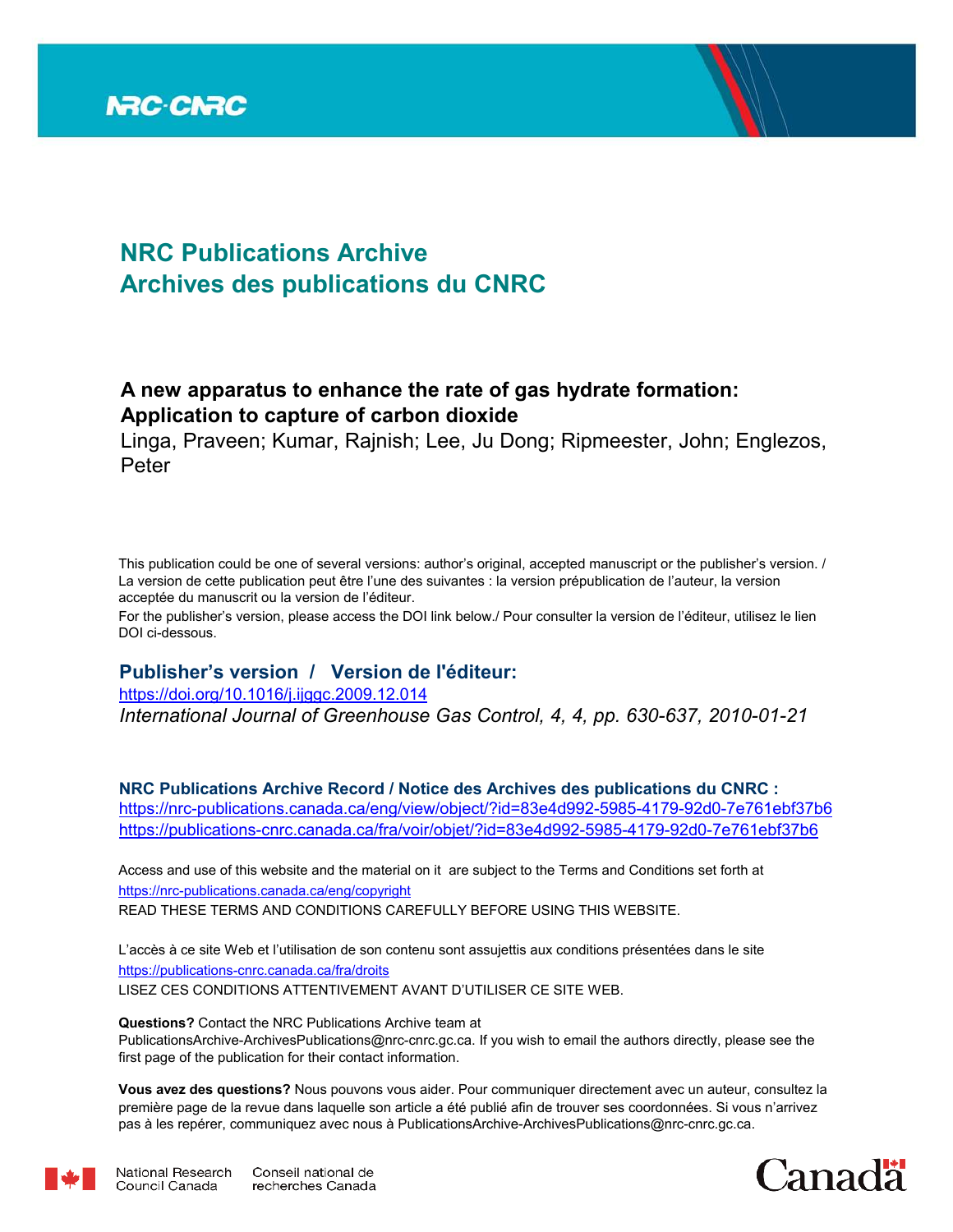International Journal of Greenhouse Gas Control xxx (2010) xxx–xxx



Contents lists available at [ScienceDirect](http://www.sciencedirect.com/science/journal/17505836)

# International Journal of Greenhouse Gas Control



journal homepage: www.elsevier.com/locate/ijggc

# A new apparatus to enhance the rate of gas hydrate formation: Application to capture of carbon dioxide

Praveen Linga <sup>a</sup>, Rajnish Kumar <sup>a,b</sup>, Ju Dong Lee <sup>c</sup>, John Ripmeester <sup>b</sup>, Peter Englezos <sup>a,\*</sup>

<sup>a</sup>*Department of Chemical and Biological Engineering, University of British Columbia, 2360 East Mall, Vancouver, BC, Canada V6T 1Z3* b *Steacie Institute for Molecular Sciences, National Research Council Canada, Ottawa, ON, Canada K1A 0R6*

c *Korea Institute of Industrial Technology, Busan, Republic of Korea*

### ARTICLE INFO

*Article history:* Received 18 August 2009 Received in revised form 1 December 2009 Accepted 29 December 2009

*Keywords:* Gas hydrate Carbon dioxide capture Flue gas Fuel gas Hydrogen Gas separation

### ABSTRACT

A new apparatus employing a modular, mechanically agitated gas-inducing crystallizer is used to demonstrate the capture of  $CO<sub>2</sub>$  via hydrate crystallization. The crystallizer enhances the contact of hydrate forming gases with water and thus the rate of hydrate crystallization increases. Flue gas  $(CO_2/$  $N_2$ ) and fuel gas  $(CO_2/H_2)$  mixtures were used to represent post- and precombustion capture. A comparison between the rates of hydrate formation in different crystallizers is presented by defining a metric called the normalized rate of hydrate formation. The gas uptake and the separation efficiency for the fuel and flue gas mixtures were found to be greater compared to the results obtained in a smaller scale stirred tank reactor ([Kumar et al., 2009c; Linga et al., 2008\)](#page-8-0). The gas uptake and CO<sub>2</sub> recovery for flue gas mixture in the presence of THF obtained in this work was higher than that reported in the literature with tetra-*n*-butyl ammonium bromide and tetra-*n*-butyl ammonium fluoride ([Fan et al.,](#page-8-0) [2009; Li et al., 2009\)](#page-8-0). Although hydrate crystallization is able to capture  $CO<sub>2</sub>$ , the power required for mechanical agitation was found to be very significant. If the hydrate process is to be used industrially then hydrate crystallization must be carried out without mechanical agitation.

 $@$  2010 Elsevier Ltd. All rights reserved.

### 1. Introduction

Clathrate hydrate crystallization has been regarded as a potential unit operation for seawater desalination, gas fractionation, gas storage and other applications ([Chatti et al., 2005; Davidson, 1973;](#page-8-0) [Englezos, 1993; Makogon, 1981\)](#page-8-0). During the past 15 years the emphasis has been on natural gas storage and transportation ([Gudmundsson et al., 2000; Matsuda et al., 2006; Thomas and Dawe,](#page-8-0) [2003](#page-8-0)) and on carbon dioxide capture from flue and fuel gases [\(Aaron](#page-8-0) [and Tsouris, 2005; Kang and Lee, 2000; Klara and Srivastava, 2002;](#page-8-0) [Linga et al., 2007a; Seo et al., 2005\)](#page-8-0). Hydrate formation is also a factor when considering injection of  $CO<sub>2</sub>$  into the ocean [\(Lee et al., 2003;](#page-8-0) [Tsouris et al., 2004, 2007](#page-8-0)). If hydrate is to be formed from liquid water then the efficient contacting of the gas with water plays a key role in the above applications. This is because agglomeration of the hydrate crystals creates a barrier to increased conversion in stirred tank reactors [\(Englezos, 1996](#page-8-0)). A schematic illustrating how agglomeration of floating crystals creates a barrier to efficient gas/water contacting which in turn limits the conversion in a stirred tank reactor is provided by [Linga \(2009\).](#page-8-0) Therefore, the search for efficient gas hydrate formation vessels or reactors is ongoing.

Although there are several configurations and patents available in the literature for production of gas hydrates, the choice of the best multi phase reactor is still unknown [\(Heinemann et al., 2001;](#page-8-0) Iwasaki et al., 2002; Mori, 2003; Waycuilis and York, 2002; Yamasaki [et al., 2003](#page-8-0)). [Mori \(2003\)](#page-8-0) reviewed the subject and concluded that there is a need to focus on developing hydrate reactors with much improved hydrate forming efficiencies. One of the new approaches underway to enhance the kinetics of hydrate formation is to employ a fixed bed column with silica gel as a medium to capture  $CO<sub>2</sub>$  from flue and fuel gases via hydrate crystallization ([Adeyemo et al., in](#page-8-0) [press; Seo et al., 2005\)](#page-8-0) or to employ a slurry bubble column (fluidized bed) arrangement to enhance the rate of hydrate formation ([Hashemi, 2009\)](#page-8-0) or use a non-stirred batch reactor with cyclopentane as a promoter ([Zhang and Lee, 2009\)](#page-8-0).

A small size (volume =  $323 \text{ cm}^3$ ) stirred vessel was used in our laboratory to demonstrate how hydrate crystallization can be employed to capture  $CO<sub>2</sub>$  from flue and fuel gases ([Kumar et al.,](#page-8-0) [2009c; Linga et al., 2007a,b, 2008](#page-8-0)). It has also been used to assess the storage potential of natural gas in structure H hydrate systems ([Lee et al., 2005\)](#page-8-0). The kinetics of gas hydrate formation in this vessel is influenced by mass transfer in a short period of time due to agglomeration of hydrates at gas/liquid interface ([Linga, 2009\)](#page-8-0). The need for the enhancement of the rate of gas hydrate formation is more acute when additives are used. For the  $CO<sub>2</sub>$  capture applications additives such as tetrahydrofuran (THF) or propane

Corresponding author. Tel.: +1 604 822 6184; fax: +1 604 822 6003. *E-mail address:* [englezos@interchange.ubc.ca](mailto:englezos@interchange.ubc.ca) (P. Englezos).

<sup>1750-5836/\$ -</sup> see front matter @ 2010 Elsevier Ltd. All rights reserved. doi:[10.1016/j.ijggc.2009.12.014](http://dx.doi.org/10.1016/j.ijggc.2009.12.014)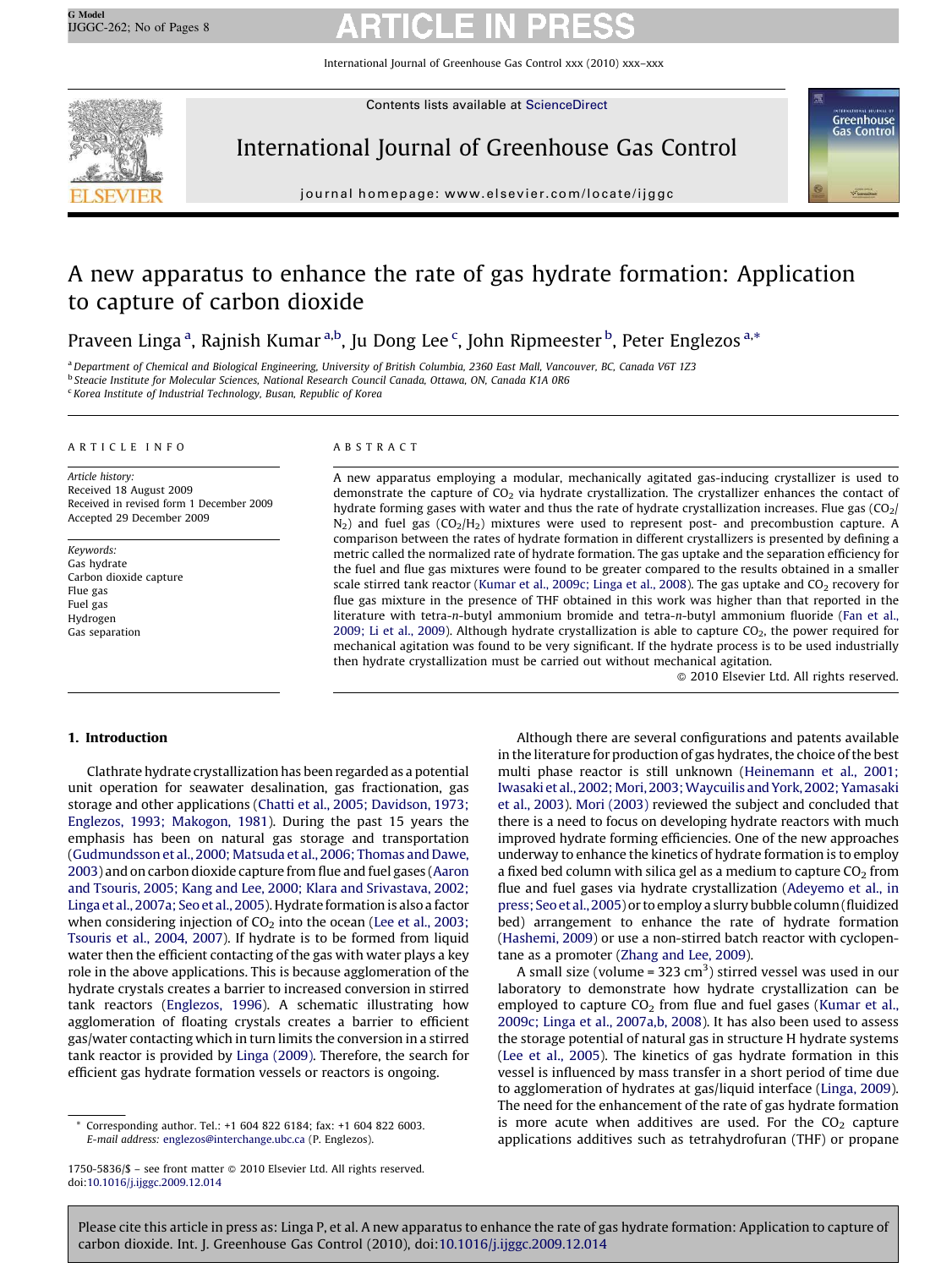2 *P. Linga et al. / International Journal of Greenhouse Gas Control xxx (2010) xxx–xxx*



Fig. 1. Schematic of the apparatus.

are required to reduce the operating pressure and thus improve the process economics. The additives, however, reduce the rate of hydrate formation ([Kumar et al., 2009c; Linga et al., 2007b, 2008\)](#page-8-0). [Linga et al. \(2007b, 2008\)](#page-8-0) reported that the rate of hydrate formation and the total gas consumption in the presence of THF (1.0 mol%) as an additive is less than the system without the presence of additive in water. Similar observations were reported by [Kumar et al. \(2009c\)](#page-8-0) for pre-combustion capture via hydrate crystallization in the presence of propane (2.5 mol%) as an additive. In this work, we present a new larger scale mechanically agitated gas-inducing crystallizer (volume of reactor = 1892.7  $\text{cm}^3$ ) with different gas/water contact modes to enhance the rate of hydrate formation. The crystallizer is equipped with a gas-inducing impeller that enables efficient recycling of gas from the headspace (gas phase of crystallizer) into the liquid and along with an added blade to constantly renew the gas-liquid interface. The apparatus is used to assess the hydrate-based separation process of  $CO<sub>2</sub>$  capture from a flue gas and fuel gas mixture.

## 2. Experimental

## *2.1. Materials*

The gas used for the postcombustion capture experiments is a  $CO<sub>2</sub>/N<sub>2</sub>$  (16.9/83.1 mol%) mixture used by [Linga et al. \(2008\)](#page-8-0). THF was added to the water to reduce the required pressure to form hydrate ([Kang and Lee, 2000; Linga et al., 2008\)](#page-8-0). THF with 99% purity used in the experimental work was supplied by Fisher Scientific. A mixture of  $CO<sub>2</sub>$  (40%) and H<sub>2</sub> (60%) represents a fuel gas mixture [\(Klara and Srivastava, 2002\)](#page-8-0). It was found that addition of a 3.2 mol% of  $C_3H_8$  reduces the required hydrate formation pressure by 50% [\(Kumar et al., 2006\)](#page-8-0) and thus facilitates a process that is economically attractive ([Kumar et al., 2009a,c](#page-8-0)). Thus, a ternary  $CO<sub>2</sub>/H<sub>2</sub>/C<sub>3</sub>H<sub>8</sub>$  (38.1/59.4/2.5 mol%) gas mixture used by [Kumar et al. \(2009c\)](#page-8-0) is used in this study. The gas was ultra high purity (UHP) grade and was supplied by Praxair Technology Inc. The water used was distilled and deionised.

## *2.2. Apparatus*

Fig. 1 shows a schematic of the new apparatus. The crystallizer (CR) is supplied with hydrate forming gas from the supply vessel (SV) to support the crystal formation. Both CR and SV are immersed in a water bath whose temperature is regulated by an external refrigerator (VWR Scientific). Two Rosemount smart pressure transmitters, model 3051 (Norpac controls, Vancouver, BC) are employed for pressure measurement with a maximum uncertainty of 0.075% of the span (0–15,000 kPa), i.e. 11 kPa. The temperatures of the hydrate phase and the gas phase in the crystallizer are measured using Omega copper-constantan thermocouples with an uncertainty of 0.1 K. A control valve (Fisher Bauman) coupled with a PID controller enables carrying out the formation experiment at constant pressure. The data acquisition system (National Instruments) is coupled with a computer to record the data as well as to communicate with the control valve during the experiment and the software used for this purpose is LabView 7.0 (National Instruments). The apparatus is also equipped with a safety pressure valve.

[Fig. 2](#page-3-0) shows the cross section of the crystallizer which has a total volume of 1892.7  $cm<sup>3</sup>$ . The crystallizer has two removable sections connected together with top and bottom flanges. Mechanical stirring and the stirring geometry is important in order to increase gas/water contact and enhance water conversion to hydrate ([Ngan and Englezos, 1996](#page-8-0)). This crystallizer improves contact through a mechanical stirrer, the shaft of which has a special arrangement with the propeller. This type of impeller is known as gas-inducing impellers. This arrangement is such that when the experiment is run under pressure it allows the flow of gas through the shaft from the head space (gas phase of the crystallizer) to the liquid through the propeller blades. A detailed review of gas-inducing reactors is available in the literature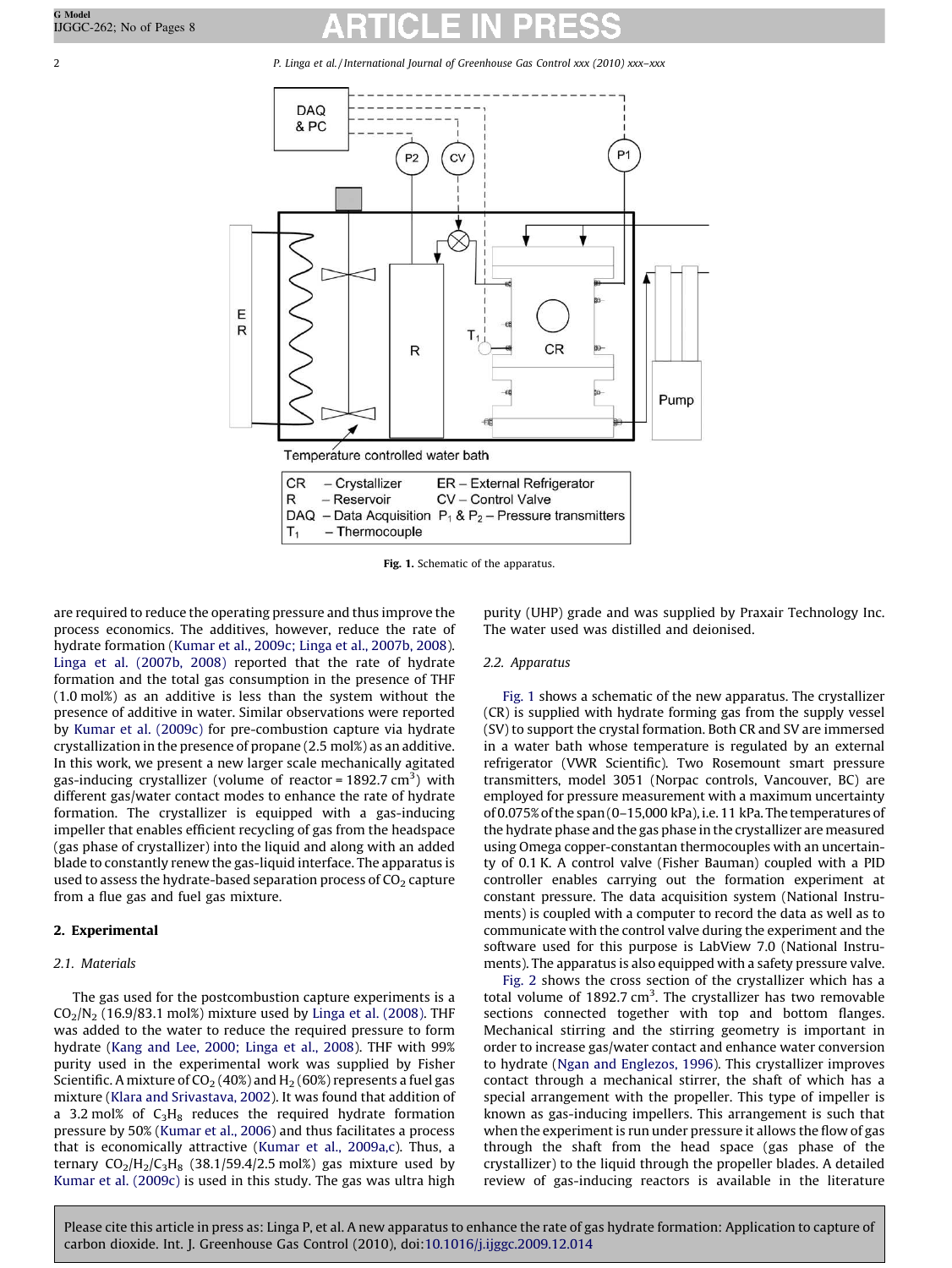<span id="page-3-0"></span>

Fig. 2. Cross section of the crystallizer with the stirrer and nozzle arrangement.

([Patwardhan and Joshi, 1999](#page-8-0)). In addition there is an impeller connected just below the gas/liquid interface which will constantly renew the gas/liquid interface. This enables the crystallizer to operate in a manner that prevents accumulation of agglomerated crystals at the interface. It is noted that as the mass of the hydrate particles increases with time the system will tend towards that state. The impeller in this crystallizer extends the onset of this state quite considerably compared to a simple stirred vessel that does not have the capability to constantly ''scrape'' the hydrates from the neighborhood of the gas/liquid interface. Hence, it enables proper mixing as well as internal circulation of gas into the liquid. Thus, the mixing arrangement allows the crystallizer to operate in a manner that the hydrate particles remain in suspension over an extended period of time compared to conventional stirred vessel arrangements.

#### *2.3. Experimental procedure*

All hydrate crystal formation experiments were carried out in a semi-batch manner with a fixed amount of water and a continuous supply of gas at constant temperature and pressure (semi-batch operation). It is customary to denote the difference between the experimental pressure at the start of the experiment and the equilibrium hydrate formation pressure  $(L_W-H-V)$  at the experimental temperature as the *driving force*. It is noted that the driving force changes during the kinetic experiment since the composition of the gas phase in CR changes with time [\(Linga et al., 2007b](#page-8-0)). A volume of 700 mL of water was injected into the crystallizer for each experiment. In the experiments with aqueous solutions, 1.0 and 1.5 mol% THF concentrations were used. A mechanical agitation speed of 400 rpm was employed [\(Linga, 2009\)](#page-8-0). The experimental procedure for the hydrate formation and separation experiment was similar to the procedure reported by [Linga et al.](#page-8-0) [\(2008\).](#page-8-0) The mass of gas being consumed in the crystallizer (gas uptake) versus time was calculated based on the temperature and pressure measurements. This is a standard technique to carry out macroscopic kinetic measurements ([Bishnoi and Natarajan, 1996\)](#page-8-0). In addition, gas phase composition in the hydrate vessel was also measured with a Varian CX-3400 gas chromatograph (GC) equipped with a thermal conductivity detector.

After the end of hydrate formation, the pressure in the crystallizer was quickly brought down to atmospheric and the hydrate crystals were allowed to dissociate completely. The gas which evolved from the decomposed hydrate and that released from the liquid water phase (dissolved amount) was collected in the crystallizer. The composition of this gas was determined by gas chromatography and thus the hydrate composition (on a water free basis) was found.

Experiments with fresh water as well as with memory water were conducted. Memory water refers to water that has experienced hydrate formation and then is used for hydrate formation again. In this work memory water was obtained by decomposing hydrates and using it to form new hydrate 3 h after the hydrate decomposition.

### *2.4. Conversion of water to hydrate*

Conversion of water to hydrate is calculated as follows

conversion of water to hydrates  $(mod\%)$ 

$$
=\frac{\Delta n_{\text{H},\perp} \times \text{hydration number}}{n_{\text{H}_2\text{O}}} \times 100
$$
 (1)

where  $\Delta n_{\text{H},\perp}$  is the number of moles of gas consumed for hydrate formation at the end of the experiment and  $n_{\text{H}_2O}$  is the total number of moles of water in the system. The hydration number is the number of water molecules per guest molecule. It can be determined experimentally by simultaneously using powder X-ray diffraction and Raman spectroscopy on solid hydrate phase ([Kumar](#page-8-0) [et al., 2008, 2009a; Sum et al., 1997; Susilo et al., 2007; Uchida](#page-8-0) [et al., 1999; Udachin et al., 2001\)](#page-8-0) or by solid state NMR spectroscopy ([Davidson et al., 1983; Ripmeester and Ratcliffe,](#page-8-0) [1988\)](#page-8-0).

In the presence of THF, the next equation is employed

$$
conversion\ of\ water\ to\ hydrates\ (mol\%)
$$

$$
=\frac{(\Delta n_{\text{H},\perp} + \Delta n_{\text{THF}}) \times \text{hydration number}}{n_{\text{H}_2\text{O}}} \times 100
$$
 (2)

where  $\Delta n_{\text{THF}}$  is the number of moles of THF consumed for hydrate formation at the end of the experiment.  $\Delta n_{\text{THF}}$  is calculated as follows

 $\Delta n_{\text{THF}}$  = hydration number

$$
\times \frac{(number of large cages/number of small cages)}{hydration number for full occupancy} \tag{3}
$$

The hydration number of 5.71 [\(Kang et al., 2001b\)](#page-8-0) was used for the  $CO<sub>2</sub>/N<sub>2</sub>$  gas mixture and 10.05 [\(Kumar et al., 2009a\)](#page-8-0) was used for the  $CO_2/H_2/C_3H_8/H_2O$  gas mixture.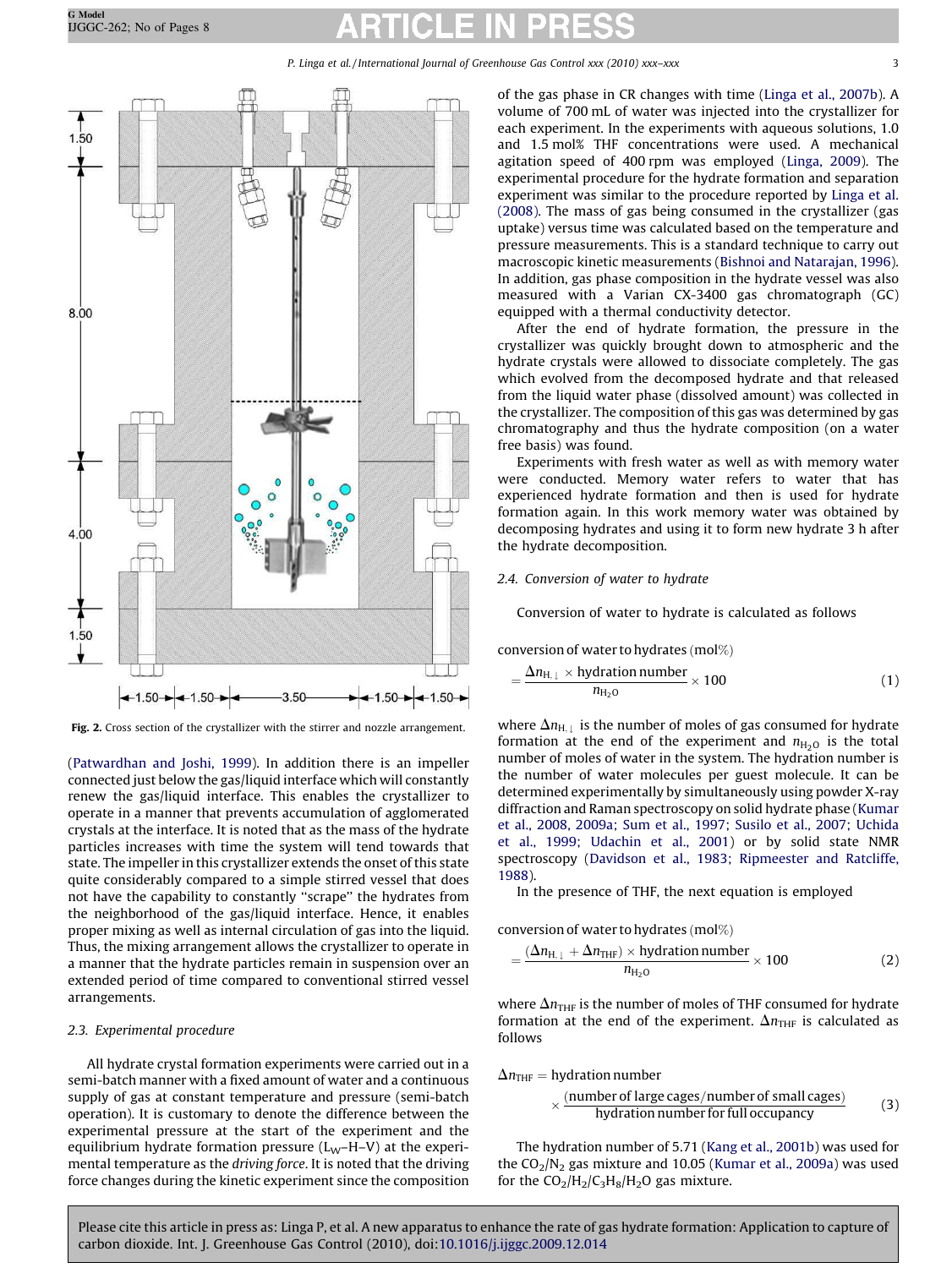<span id="page-4-0"></span>Table 1 Experimental conditions along with measured induction times and hydrate formation rates for CO<sub>2</sub>/N<sub>2</sub>/THF/H<sub>2</sub>O system at 273.7 K. The CO<sub>2</sub>/N<sub>2</sub> composition of the mixture was 16.9 mol%  $CO<sub>2</sub>$  and balance N<sub>2</sub>.

| System                                          | Exp. no. | Sample state | Driving force <sup>a</sup><br>(MPa) | $P_{\rm exp}$<br>(MPa) | Induction<br>time (min) | Final gas consumed<br>(mol of gas/mol of $H_2O$ ) | Water conversion<br>to hydrate <sup>b</sup> $(\%)$ |
|-------------------------------------------------|----------|--------------|-------------------------------------|------------------------|-------------------------|---------------------------------------------------|----------------------------------------------------|
| $(CO_2/N_2/THF/H_2O)$ 1.0 mol% THF              |          | Fresh        | 1.2                                 | 1.5                    | 70.3                    | 0.0098                                            | 8.4                                                |
|                                                 |          | Memory       | 1.2                                 | 1.5                    | 1.7                     | 0.0089                                            | 7.6                                                |
|                                                 | 3        | Fresh        | 2.2                                 | 2.5                    | 52.0                    | 0.0178                                            | 15.2                                               |
|                                                 | 4        | Memory       | 2.2                                 | 2.5                    | 0.7                     | 0.0174                                            | 14.9                                               |
|                                                 | 5        | Fresh        | 2.2                                 | 2.5                    | 10.7                    | 0.0181                                            | 15.4                                               |
|                                                 | 6        | Memory       | 2.2                                 | 2.5                    | 0.7                     | 0.0180                                            | 15.3                                               |
|                                                 |          | Fresh        | 1.2                                 | 1.5                    | 60.3                    | 0.0092                                            | 7.8                                                |
|                                                 | 8        | Memory       | 1.2                                 | 1.5                    | 2.7                     | 0.0090                                            | 7.6                                                |
| $(CO_2/N_2/THF/H_2O)$ 1.5 mol% THF <sup>c</sup> | 9        | Fresh        | 2.2                                 | 2.3                    | 4.0                     | 0.0163                                            | 13.9                                               |
|                                                 | 10       | Memory       | 2.2                                 | 2.3                    | 0.3                     | 0.0164                                            | 14.1                                               |

<sup>a</sup> Driving force =  $P_{exp}$  –  $P_{eq}$  ( $P_{exp}$  = experimental pressure,  $P_{eq}$  = equilibrium pressure) at the beginning of the experiment.

<sup>b</sup> Hydration number of 5.71 ([Kang et al., 2001b](#page-8-0)) was used for the calculation.

c Experiments carried out at 274.25 K.

#### 3. Results and discussion

Table 1 summarizes the relevant experimental conditions, the induction time for crystallization, the moles of gas consumed and the water conversion to hydrate. It is noted that for both the THF concentrations used, the  $17\%$  CO<sub>2</sub>/N<sub>2</sub> gas mixture forms structure II hydrate ([Kang and Lee, 2000; Kang et al., 2001a](#page-8-0)). However, in the absence of THF this mixture forms structure I ([Seo and Lee, 2004\)](#page-8-0). Experiments with 1.0 mol% were carried out for two driving forces of 2.2 and 1.2 MPa at 273.75 K. The equilibrium formation pressure for the 1.0 and 1.5 mol% THF for 16.9%  $CO<sub>2</sub>/N<sub>2</sub>$  gas mixture is 0.345 at 273.75 K and 0.130 MPa at 274.25 K, respectively [\(Linga et al.,](#page-8-0) [2008\)](#page-8-0).

As seen in Table 1 the memory water experiments have shorter induction times as compared to the fresh water experiments. The induction times for experiments conducted with fresh water range from 10.7 to 70.3 min. However, for the memory water, the induction times were less than 2 min. It is generally accepted that induction times are shorter for experiments conducted in memory water ([Lee et al., 2005; Linga et al., 2007b; Uchida et al., 2000](#page-8-0)). In a practical application the vessel will be larger and since water will be re-used it will have memory. As a result the induction times for crystallization are expected to be in the order of a few minutes.

The final gas consumption at the end of the experiment is approximately the same for both fresh and memory solutions. It can also be seen in Table 1 that the total number of moles consumed at the end of the experiment was found to be higher in the case of 1.0 mol% (compared at the same driving force of 2.2 MPa). This concentration dependency was also observed for the fresh experiments at the same corresponding driving force. [Linga](#page-8-0) [et al. \(2008\)](#page-8-0) reported the same behavior for several experiments carried out at different driving forces for experiments using solutions of 0.5, 1.0 and 1.5 mol% THF in the small stirred vessel (323  $\text{cm}^3$ ). The water conversion to hydrate indicates the extent of hydrate formation which is greater when 1 mol% of THF is used under the same driving force (2.2 MPa). Recently, [Lee et al. \(in](#page-8-0) [press\)](#page-8-0) reported a similar concentration dependency of THF for kinetic experiments on a semi-batch stirred tank reactor for the fuel gas mixture and concluded that 1.0 mol% is the optimal amount. This is similar to that for flue gas separation reported by [Linga et al. \(2008\).](#page-8-0)

Fig. 3 shows the effect of driving force (difference between the experimental pressure and the equilibrium pressure at the start of the experiment) on the rate of hydrate formation for 1.0 mol% THF solution. As expected the total number of moles consumed increases with the increase in operating pressure (and hence driving force) at a given temperature. The same trend was also observed for the fresh water experiments. Water conversion to hydrates for all of the experiments carried out is given in Table 1. As seen in table, the water conversion to hydrate is also higher (double) for the higher driving force experiments (15%) compared to the lower driving force experiments (8.0%). Thus, a driving force of 2.2 MPa is preferable.

The  $CO<sub>2</sub>$  composition of the residual gas phase in the crystallizer at the end of the experiment is given in [Table 2](#page-5-0). As seen, the  $CO<sub>2</sub>$ content in the gas phase decreases indicating enrichment of the hydrate phase with this gas. The increased  $CO<sub>2</sub>$  content of the hydrate is also shown as the hydrate composition on a water free basis in the same table. This composition was obtained by decomposing the hydrate. This information aids the calculation of the separation factor and the split fraction or  $CO<sub>2</sub>$  recovery. These two metrics (split fraction or  $CO<sub>2</sub>$  recovery and separation factor) were introduced by [Linga et al. \(2007a\)](#page-8-0) to evaluate the separation efficiency of the hydrate process. The CO<sub>2</sub> recovery or *split fraction* (S.Fr.) of  $CO<sub>2</sub>$  is calculated as follows

$$
\text{S.Fr.} = \frac{n_{\text{CO}_2}^{\text{H}}}{n_{\text{CO}_2}^{\text{feed}}} \tag{4}
$$

where  $n_{\text{CO}_2}^{\text{feed}}$  is the number of moles of  $\text{CO}_2$  in feed gas and  $n_{\text{CO}_2}^{\text{H}}$  is the number of moles of  $CO<sub>2</sub>$  in hydrate phase at the end of the experiment. The *separation factor* (S.F) is determined from the following equation

$$
S.F. = \frac{n_{CO_2}^H \times n_{N_2}^{gas}}{n_{N_2}^H \times n_{CO_2}^{gas}}
$$
(5)



Fig. 3. Gas uptake curves for 1.0 mol% THF concentration solutions with memory at 273.7 K and different pressures (driving forces).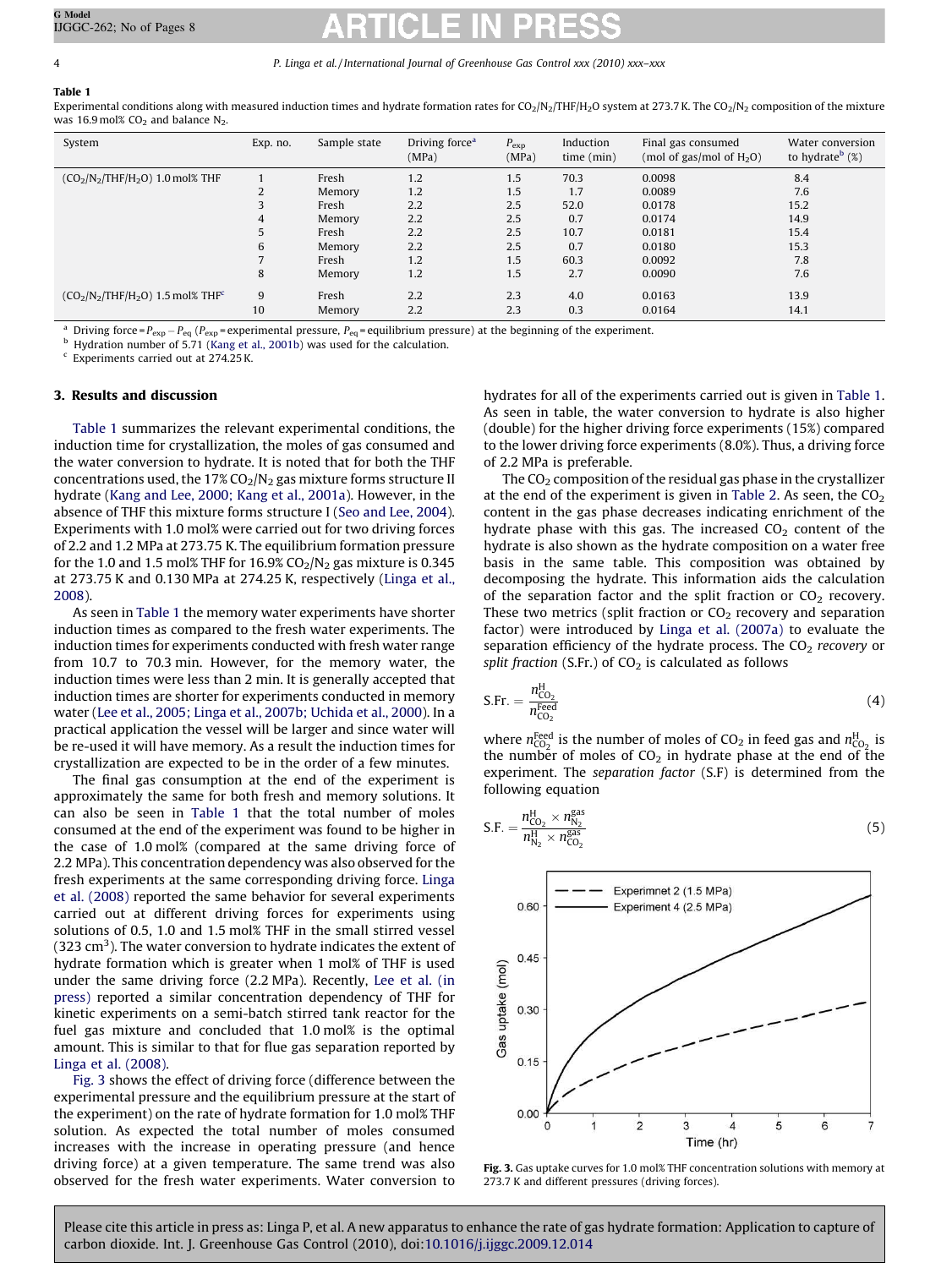### <span id="page-5-0"></span>Table 2

 $CO<sub>2</sub>$  composition at start and end of the experiment as analyzed by gas chromatography along with the calculated split fraction or  $CO<sub>2</sub>$  recovery and separation factor.

| Parameter                                | Experiment 1     | Experiment 3 | Experiment 4 | Experiment 9 |
|------------------------------------------|------------------|--------------|--------------|--------------|
| THF concentration (mol%)                 | 1.0 <sub>1</sub> | 1.0          | 1.0          | 1.5          |
| Feed gas composition (start), mol fr     | 0.169            | 0.169        | 0.169        | 0.169        |
| Gas phase composition (end), mol fr      | 0.100            | 0.092        | 0.095        | 0.105        |
| Hydrate phase composition, mol fr        | 0.351            | 0.383        | 0.372        | 0.321        |
| Gas consumption (end), mole              | 0.36             | 0.66         | 0.65         | 0.59         |
| Split fraction or $CO2$ recovery, mol fr | 0.60             | 0.61         | 0.63         | 0.58         |
| Separation factor                        | 4.12             | 4.31         | 4.52         | 3.88         |

where  $n_{\text{CO}_2}^{\text{gas}}$  is the number of moles of CO<sub>2</sub> in the gas phase at the where  $n_{CO_2}$  is the number of moles of  $CO_2$  in the gas phase at the end of the experiment,  $n_{N_2}^{gas}$  is the number of moles of N<sub>2</sub> in the gas phase at the end of the experiment and  $n_{N_2}^H$  is the number of moles of  $N<sub>2</sub>$  in the hydrate phase.

As seen in Table 2 the split fraction ranges from 0.58 to 0.63 indicating that approximately 60% of the  $CO<sub>2</sub>$  in the feed gas is separated in one stage of hydrate formation. For example, the  $CO<sub>2</sub>$ recovery or split fraction for experiment 4 (273.7 K and 2.5 MPa) is 0.216/0.345 = 0.63 and for experiment 1 (273.7 K and 1.5 MPa) is  $0.122/0.203 = 0.60$ . One can then conclude that it would be prudent to have the first stage of hydrate formation for  $CO<sub>2</sub>$ capture from a flue gas operating at the lowest pressure of 1.5 MPa since the  $CO<sub>2</sub>$  recovery is practically the same with that of the experiments studied at 2.5 MPa. However when we compare the  $CO<sub>2</sub>$  recovery (Table 2) and the gas uptake ([Fig. 3](#page-4-0)) in tandem, we can see that for the experiment at 2.5 MPa the final gas consumption is almost 2 times greater than for the experiment at 1.5 MPa. From a practical point one must have the best possible  $CO<sub>2</sub>$  recovery and gas uptake too.

Alternative additives like tetra-*n*-butyl ammonium bromide (TBAB) and tetra-*n*-butyl ammonium fluoride (TBAF) have been proposed for the separation of  $CO<sub>2</sub>$  from flue gas using the hydrate process ([Fan et al., 2009; Li et al., 2009](#page-8-0)). Hence it is of our interest to evaluate the performance of THF obtained in this work with that of TBAB and TBAF available in the literature [\(Fan et al., 2009; Li et al.,](#page-8-0) [2009\)](#page-8-0). [Li et al. \(2009\)](#page-8-0) reported a minimum operating pressure of 4.3 MPa required for the hydrate based separation process in the presence of 5 wt% (0.293 mol%) TBAB at 277.65 K. The presence of TBAB (5.0 MPa) would require high operating pressure compared to THF (2.5 MPa) as an additive which would result in higher compression costs for the hydrate process. Additionally, the presence of THF results in a better  $CO<sub>2</sub>$  recovery from the flue gas mixture. Fig. 4 summarizes the  $CO<sub>2</sub>$  recovery obtained in this work and the data available in the literature ([Fan et al., 2009; Li](#page-8-0)



Fig. 4. Comparison of  $CO<sub>2</sub>$  recovery obtained for 1.0 mol% THF in the new large scale reactor to that of the laboratory scale reactor [\(Linga et al., 2008](#page-8-0)) and to the data available in the literature for TBAB and TBAF [\(Fan et al., 2009; Li et al., 2009\)](#page-8-0).

[et al., 2009; Linga et al., 2008\)](#page-8-0). As seen in the figure, the  $CO<sub>2</sub>$ recovery is higher in the new apparatus compared to the laboratory scale apparatus and also higher than experiments conducted with TBAB and TBAF ([Fan et al., 2009; Li et al., 2009](#page-8-0)).

[Fan et al. \(2009\)](#page-8-0) reported a final gas consumption (calculated based on pressure drop data) of 0.14–0.32 moles for experimental pressures between 3.4 and 7.3 MPa in the presence of TBAB and 0.063–0.191 moles for experimental pressures between 2.2 and 6.8 MPa in the presence of TBAF. Taking into account the amount of water [\(Fan et al. \(2009\)](#page-8-0) report 600 cm<sup>3</sup> of liquid contents) taken for experiments, gas consumption on a water free basis is 0.004– 0.010 mol of gas per mol of water for experimental pressures between 3.4 and 7.3 MPa for TBAB containing system and 0.002– 0.006 mol of gas per mol of water for experimental pressures between 2.2 and 6.8 MPa for TBAF containing system. This gas consumption is significantly lower than the gas consumption obtained in our work which is 0.0092 mol of gas per mol of water at 1.5 MPa (average of four experiments given in [Table 1](#page-4-0)) and 0.0178 mol of gas per mol of water at 2.5 MPa (average of four experiments given in [Table 1\)](#page-4-0), respectively. Hence the use of THF for  $CO<sub>2</sub>$  capture from flue gas using the hydrate process is better for the economics of the process (requires lower operating pressure) and also the performance (gas consumption on a water free basis and  $CO<sub>2</sub>$  recovery) is better compared to TBAB and TBAF.

[Table 3](#page-6-0) summarizes the experimental conditions and the results for the experiments conducted on the fuel gas mixture in the presence of propane as an additive. Experiments were conducted at 3.8 MPa and 273.7 K since [Kumar et al. \(2009a,c\)](#page-8-0) reported that a (38.1/59.4/2.5 mol%)  $CO<sub>2</sub>/H<sub>2</sub>/C<sub>3</sub>H<sub>8</sub>$  mixture forms structure II hydrate and that the presence of propane does not affect the separation efficiency. This gas mixture required a minimum pressure of 2.1 MPa to form hydrate at 273.7 K. As expected the induction times given in [Table 3](#page-6-0) are shorter for the experiments conducted with the memory solutions.

[Fig. 5](#page-6-0) shows the comparison of gas uptake obtained from experiments 1, 3 and 5 (see [Table 3\)](#page-6-0). As can be seen, hydrate formation slows down after 1 h and reaches a plateau. In spite of the improved mechanical agitation, sufficient hydrate mass is formed which decreases gas/liquid contact and slows hydrate growth and reaches a plateau. A similar behavior was observed for the memory experiments. The maximum conversion of water to hydrate obtained for the (38.1/59.4/2.5 mol%)  $CO<sub>2</sub>/H<sub>2</sub>/C<sub>3</sub>H<sub>8</sub>$  system was 10.4 mol% at 273.7 K and 3.8 MPa. The hydrate was found to contain 83.1% CO<sub>2</sub>, 6.9% C<sub>3</sub>H<sub>8</sub> and rest H<sub>2</sub>.

Overall, the gas uptake in the new apparatus for both the systems has improved compared to that obtained in the small vessel. This is evident if one compares the moles of gas consumed (gas uptake) per mole of water in the two apparatus. [Fig. 6](#page-6-0) shows the results for two such experiments performed under same pressure and temperature. During the first 2 h, the rates are similar with that in the new large mechanically agitated gas-inducing crystallizer. During this phase, the hydrate particles are well suspended in the liquid (based on visual observation). After 2 h of hydrate growth, particle agglomeration and growth results in accumulation of gas hydrate crystals at the gas/liquid interface in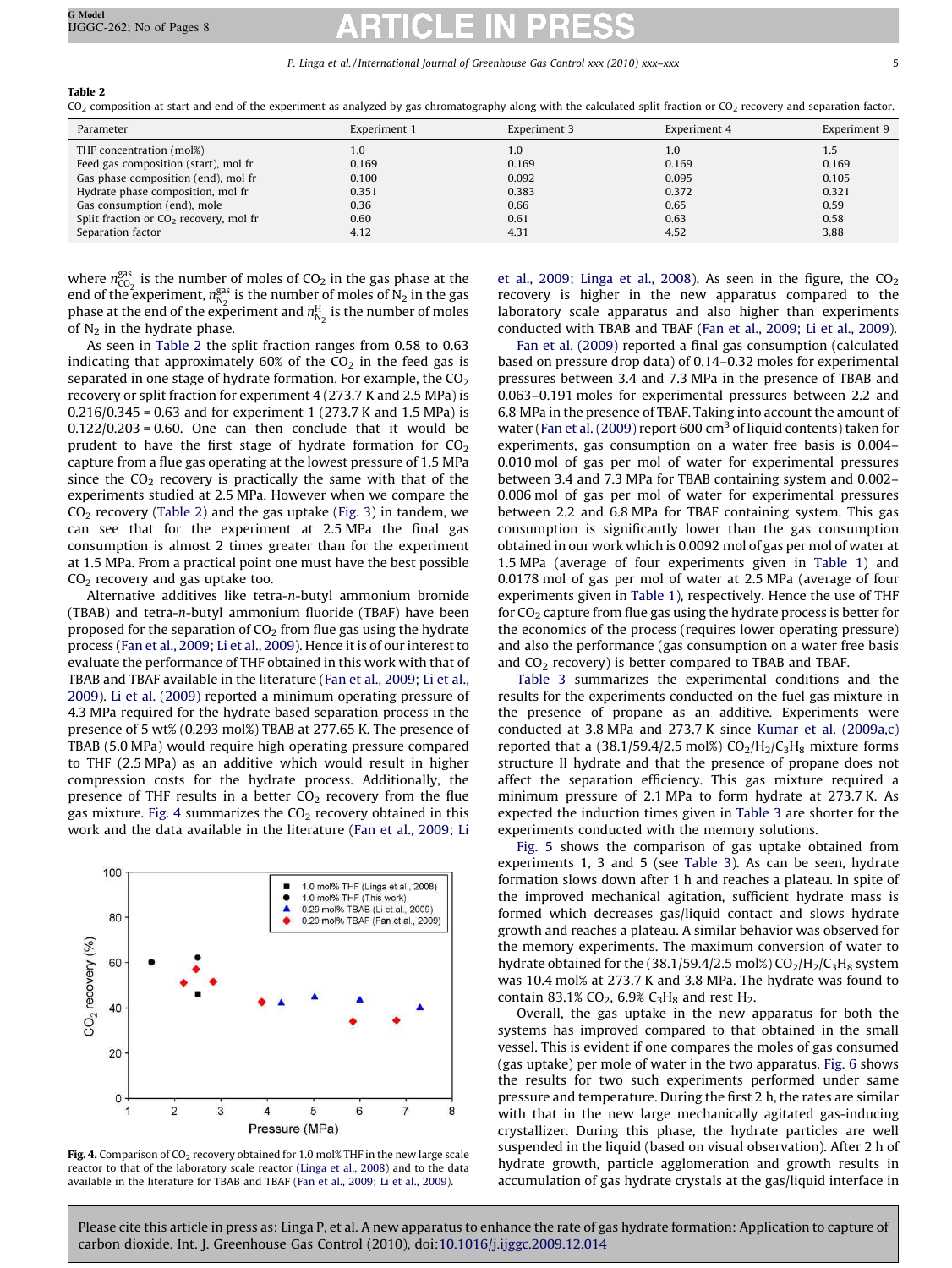<span id="page-6-0"></span>Table 3

| System                   | Exp. no. | Sample state                                          | Driving force <sup>a</sup><br>(MPa)    | $P_{\rm exp}$ (MPa)                    | Induction<br>time (min)                 | Final gas consumed<br>(mol of gas/mol of $H_2O$ )        | Water conversion<br>to hydrate <sup>b</sup> $(\%)$ |
|--------------------------|----------|-------------------------------------------------------|----------------------------------------|----------------------------------------|-----------------------------------------|----------------------------------------------------------|----------------------------------------------------|
| $(CO_2/H_2/C_3H_8/H_2O)$ | 4<br>6   | Fresh<br>Memory<br>Fresh<br>Memory<br>Fresh<br>Memory | 1.7<br>1.7<br>1.7<br>1.7<br>1.7<br>1.7 | 3.8<br>3.8<br>3.8<br>3.8<br>3.8<br>3.8 | 8.7<br>3.3<br>13.0<br>4.7<br>8.7<br>3.3 | 0.0101<br>0.0093<br>0.0103<br>0.0094<br>0.0104<br>0.0097 | 10.1<br>9.3<br>10.4<br>9.4<br>10.4<br>9.8          |

<sup>a</sup> Driving force =  $P_{exp}$   $-P_{eq}$  ( $P_{exp}$  = experimental pressure,  $P_{eq}$  = equilibrium pressure) at the beginning of the experiment.

b Hydration number of 10.05 ([Kumar et al., 2009a\)](#page-8-0) was used for the calculation.

the laboratory apparatus. This state prevents any further gas uptake and hence reaches a plateau [\(Linga, 2009](#page-8-0)). On the other hand, in the new large scale mechanically agitated gas-inducing crystallizer, the presence of the second impeller just below the gas/ liquid interface prevents the accumulation of crystals at the interface there by constantly renewing the gas/liquid contact. Hence the gas uptake obtained in this work is substantially higher (72.6%) than that in the small vessel due to a better contacting of gas and liquid. This is achieved by mechanical agitation and with the circulation of gas through the liquid phase by the gas-inducing impeller. A similar comparison between two experiments conducted for the fuel gas mixture is shown in [Fig. 7](#page-7-0). As seen, the gas uptake is significantly higher in the new apparatus.

It is interesting to compare the  $CO<sub>2</sub>$  recovery or split fraction obtained in this work with the values obtained using the small scale stirred vessel and reported by [Linga et al. \(2008\).](#page-8-0) The experimental conditions and the results for the two experiments shown in Figs. 6 and 7 are given in [Table 4](#page-7-0). The  $CO<sub>2</sub>$  recovery is 36.9% higher in the new apparatus indicating a better capture of  $CO<sub>2</sub>$  in the crystals. Also, the  $CO<sub>2</sub>$  recovery was calculated for an experiment (experiment 5) conducted with the fuel gas mixture. The  $CO<sub>2</sub>$  recovery or split fraction for experiment 5 in this work (273.7 K and 3.8 MPa) is 0.441/0.927 = 0.48. This value is compared with the one reported by [Kumar et al. \(2009c\)](#page-8-0) for experiment 6 (273.7 K and 3.8 MPa). The  $CO<sub>2</sub>$  recovery for that experiment is  $0.065/0.138 = 0.47$  and is also shown in [Table 4](#page-7-0). In this case the CO<sub>2</sub> recovery is not improved even though gas uptake improves as in the case with the  $CO_2/N_2/THF$  system. In this system, however, there is propane in the gas mixture which is also taken up by the hydrate. Hence, the higher gas consumption due to better gas/ water contact achieves a  $CO<sub>2</sub>$  recovery of 0.48. The large cages of



Fig. 5. Gas uptake measurements for three experiments conducted at 3.8 MPa and 273.7 K in fresh water for  $CO_2(38.1\%)H_2(59.4\%)C_3H_8(2.5\%)H_2O$  system. The experiment number given in the figure corresponds to the experiments given in Table 3.

the hydrate are occupied by  $CO<sub>2</sub>$  and  $C<sub>3</sub>H<sub>8</sub>$  whereas the small ones are occupied by  $CO<sub>2</sub>$  and  $H<sub>2</sub>$  ([Kumar et al., 2009a,b\)](#page-8-0).

[Mori \(2003\)](#page-8-0) compared the rate of hydrate formation between different reactors available in the literature by defining a metric called ''rate of guest-gas fixation'' by hydrate formation per unit volume inside the reactor. It is noted that the above metric does not take into account the amount of water used in the hydrate formation experiment. As one can see from the water conversion to hydrate results ([Tables 1 and 3\)](#page-4-0), there is a significant amount of unreacted water at the end of the formation experiment. The normalized rate of hydrate formation taking into account the amount of water used in the experiment is represented as follows,

normalized rate of hydrate formation  $\left(\frac{\text{(mol/mol)}}{\text{h}}\right)$  $\frac{1}{\text{mod}}$ 

$$
=\left[\frac{(\Delta n_{\text{H},\downarrow})_t/n_{\text{H}_2\text{O}}}{t}\right]
$$
 (6)

[Fig. 8](#page-7-0) represents the calculated normalized rate of gas supply with respect to the amount of water for small stirred vessel [\(Linga](#page-8-0) [et al., 2008](#page-8-0)), the new apparatus (this work) and data available in the literature ([Fan et al., 2009](#page-8-0)). As seen in the figure, the calculated normalized rate of gas supply is more than  $\sim$ 1.4 times higher for the new large scale apparatus compared to the lab-scale apparatus for the experiment carried out at a lower driving force and  $\sim$ 1.8 times higher at higher driving force. The normalized rate of hydrate formation in the presence of THF is also higher compared to the presence of TBAF at any given pressure as seen in the figure. For instance, the normalized rates obtained for TBAF at 2.16 MPa are lower than the normalized rate obtained with THF at 1.5 MPa for both the small scale stirred tank crystallizer ([Linga et al., 2008\)](#page-8-0) and



Fig. 6. Comparison of gas uptake (hydrate growth) for hydrate formation for 1.0 mol% THF (pressure = 2.5 MPa, temperature = 273.7 K) on a water free basis. Time zero corresponds to the induction time for the experiment.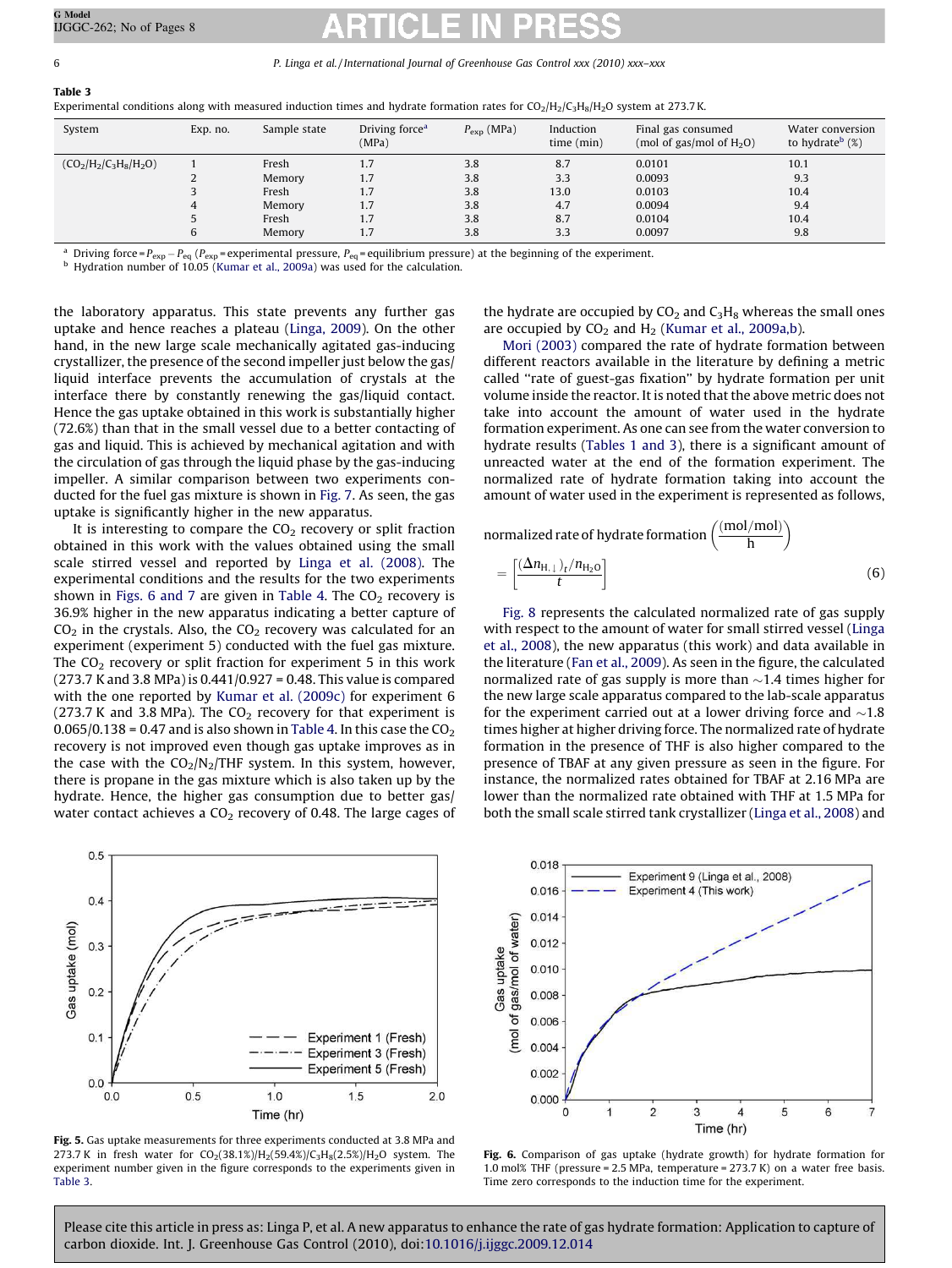<span id="page-7-0"></span>

Fig. 7. Comparison of gas uptake (hydrate growth) obtained for  $CO<sub>2</sub>(38.1%)$  $H_2(59.4%)/C_3H_8 (2.5%)/H_2O$  system (pressure = 3.8 MPa, temperature = 273.7 K) on a water free basis. Time zero in this graph corresponds to induction time for the experiment.

the new large scale mechanically agitated gas-inducing crystallizer (this work). The rate with TBAB is also expected to be lower if one extrapolates to lower pressures. Recall that the  $CO<sub>2</sub>$  recovery and gas consumption were also higher for the system with THF compared to TBAF and TBAB. The normalized rate of hydrate formation for the fuel gas mixture was calculated and found to be 0.00485 mol/(h mol of water) for the experiments given in [Table 3](#page-6-0) (the reported normalized rate is the average of six experiments). The normalized rate of hydrate formation for the experiments reported by [Kumar et al. \(2009c\)](#page-8-0) was calculated and found to be 0.00433 mol/(h mol of water).

Conceptual process flow sheets have been proposed in the literature for the postcombustion capture and pre-combustion capture of  $CO<sub>2</sub>$  based on the hydrate process ([Kumar et al., 2009c;](#page-8-0) [Linga et al., 2007a, 2008\)](#page-8-0). It was reported that in order to obtain a 98% rich  $CO<sub>2</sub>$  stream from flue gas mixture, three hydrate formation/decomposition stages are required. Two hydrate formation/decomposition stages are required to obtain a 98% rich  $CO<sub>2</sub>$ stream from a fuel gas mixture. Our results on the flue gas mixture in this work on a large scale indicate that the  $CO<sub>2</sub>$  rich stream coming out of the first stage would contain approximately  $38\%$  CO<sub>2</sub> ([Table 2](#page-5-0)) when operated at 2.5 MPa and 273.7 K in the presence of 1.0 mol% THF. It is noted that [Linga et al. \(2008\)](#page-8-0) reported a hydrate composition of 37%  $CO<sub>2</sub>$  for the same operating conditions in the small vessel. It is reasonable to assume that three stages of hydrate formation/decomposition will be required in order to obtain a highly  $(>94%)$  concentrated  $CO<sub>2</sub>$  stream. Kumar et al.  $(2009b)$ proposed a two stage hybrid hydrate/membrane process to obtain a 98% rich CO<sub>2</sub> stream for a (38.1/59.4/2.5 mol%) CO<sub>2</sub>/H<sub>2</sub>/C<sub>3</sub>H<sub>8</sub> gas mixture. The authors reported that the first stage of hydrate formation produces a  $CO<sub>2</sub>$  composition of 83.7% ([Kumar et al.,](#page-8-0) [2009c\)](#page-8-0) which is similar to the results obtained at a larger scale in this work (83.1%  $CO<sub>2</sub>$ ). Again, it is reasonable to assume that two stages of hydrate formation would be required to produce a high purity  $CO<sub>2</sub>$  (98%) stream from a fuel gas mixture.



Fig. 8. The normalized rate of gas supply calculated by taking into account of the volume of water (Eq. [\(3\)\)](#page-3-0) for the experiments conducted in the presence of 1.0 mol% THF in the lab-scale apparatus [\(Linga et al., 2008\)](#page-8-0) and the new large scale apparatus (this work) and data available in [Fan et al. \(2009\).](#page-8-0)

It is noted that in order to compress a flue gas from atmospheric pressure to 2.5 MPa for a typical 500 MW power plant, the energy penalty is 53% of the power output [\(Linga et al., 2008\)](#page-8-0). On the other hand, in order to compress a fuel gas mixture which is at 2-7 MPa ([IPCC, 2005\)](#page-8-0), the energy penalty for compression is only 2.9% of the power output ([Kumar et al., 2009c](#page-8-0)). The drawback of the hydrate process employing a stirred vessel configuration is the power consumption associated with mechanical agitation. The estimated power consumption for the stirrer arrangement in our apparatus for a typical experiment is 0.541 kWh/mol of captured  $CO<sub>2</sub>$ . A 500 MW typical pulverized coal fired power plant produces a pretreated flue gas of 80,372 kmol/h. Hence, the power consumption required to produce a hydrate stream consisting of 6354.6 kmol of  $CO<sub>2</sub>/h$  (calculated based on  $CO<sub>2</sub>$  recovery and hydrate composition) would be 3437.8 MW. This would render deploying the hydrate process for  $CO<sub>2</sub>$  capture impossible. Thus, even though gas hydrate crystallization is able to capture  $CO<sub>2</sub>$  and enhanced gas/water contact improves the rate of crystallization the contact mode must be such that far less energy is consumed. Some of the potential contact modes are to employ a fixed column using silica sand or silica gel as a medium [\(Adeyemo et al., in press;](#page-8-0) [Linga, 2009; Seo et al., 2005](#page-8-0)), a fluidized bed column ([Hashemi,](#page-8-0) [2009\)](#page-8-0) or a non-stirred batch reactor in the presence of cyclopentane as a promoter [\(Zhang and Lee, 2009](#page-8-0)). Recently, [Adeyemo et al. \(in press\)](#page-8-0) reported water to hydrate conversions of up to 45% after 4 h of hydrate formation conducted in a fixed bed column with silica gel as a medium for both post- and precombustion capture of  $CO<sub>2</sub>$  via hydrate crystallization. It is noted that the last two contact modes, fluidized bed column and a non-stirred batch reactor looks promising but are yet to be proven for the  $CO<sub>2</sub>$  capture process via hydrate crystallization.

A new gas hydrate formation apparatus equipped with a modular, mechanically agitated gas-inducing crystallizer having a volume of 1892.7  $\text{cm}^3$  is presented. The new apparatus improves

### Table 4

Comparison of CO<sub>2</sub> recovery or split fraction between small (lab scale) and the new large scale apparatus for the flue and fuel gas mixture.

| Description                      | $CO2$ (16.9%)/N <sub>2</sub> (83.1)/1.0 mol% THF |                            | $CO2(38.1%)/H2(59.4%)/C3H8(2.5%)/H2O$ |                             |  |
|----------------------------------|--------------------------------------------------|----------------------------|---------------------------------------|-----------------------------|--|
|                                  | Exp. $4$ (Table 1)                               | Exp. 9 Linga et al. (2008) | Exp. $5$ (Table 3)                    | Exp. 6 Kumar et al. (2009c) |  |
| Volume of liquid (ml)            | 700                                              | 140                        | 700                                   | 140                         |  |
| Temperature (K)                  | 273.7                                            | 273.7                      | 273.7                                 | 273.7                       |  |
| Pressure (MPa)                   | 2.5                                              | 2.5                        | 3.8                                   | 3.8                         |  |
| Split fraction or $CO2$ recovery | 0.63                                             | 0.46                       | 0.48                                  | 0.47                        |  |
| Water conversion to hydrate (%)  | 14.9                                             | 7.1                        | 10.4                                  | 8.2                         |  |